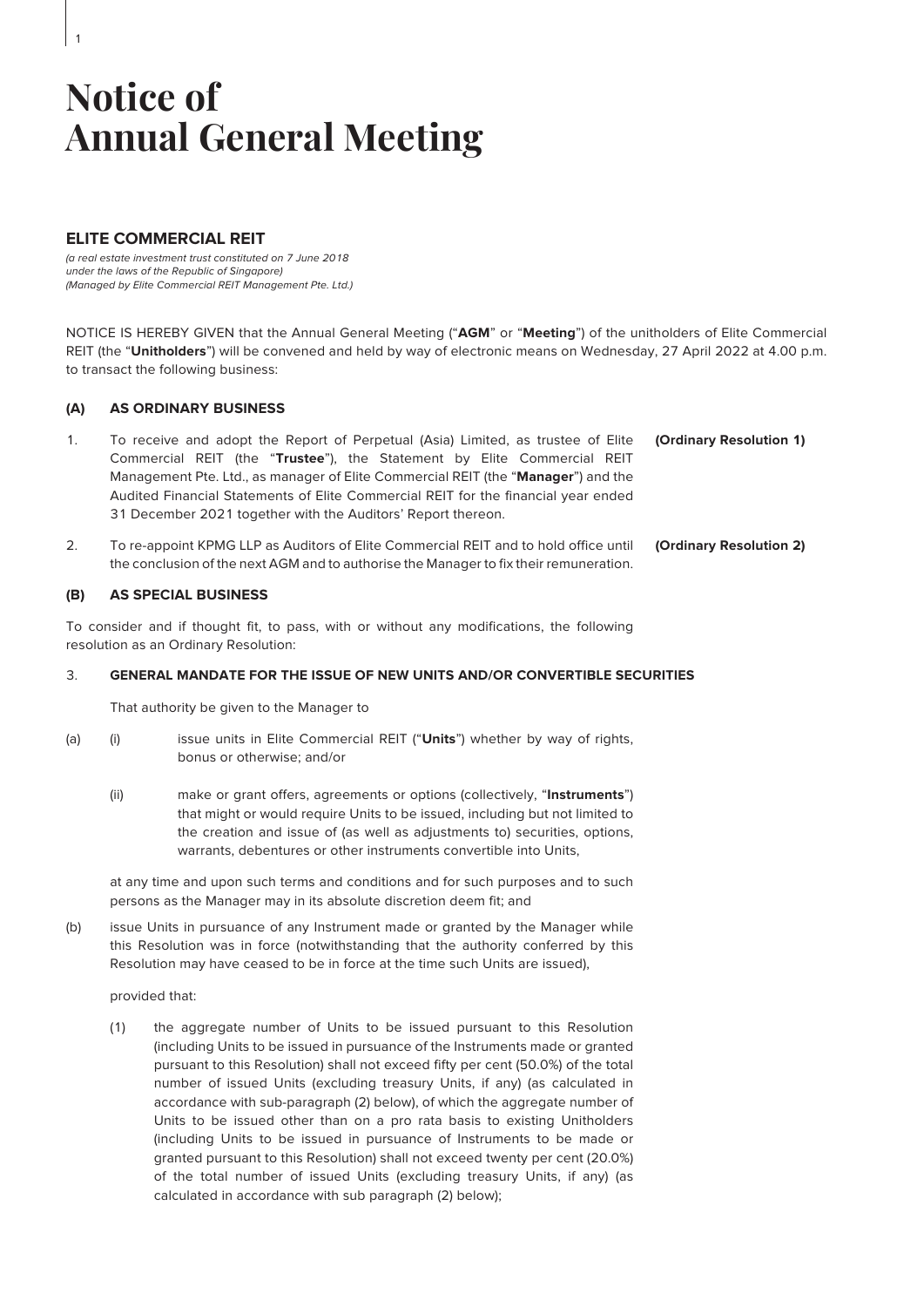- (2) subject to such manner of calculation as may be prescribed by the Singapore Exchange Securities Trading Limited (the "**SGX-ST**"), for the purpose of determining the aggregate number of Units and Instruments that may be issued under sub-paragraph (1) above, the percentage of issued Units and Instruments shall be based on the total number of issued Units (excluding treasury Units, if any) at the time of the passing of this Resolution, after adjusting for:
	- (a) any new Units arising from the conversion or exercise of the Instruments; and
	- (b) any subsequent bonus issue, consolidation or subdivision of Units;
- (3) in exercising the authority conferred by this Resolution, the Manager shall comply with the provisions of the Listing Manual of the SGX-ST for the time being in force (unless such compliance has been waived by the SGX-ST) and the Trust Deed constituting Elite Commercial REIT (as amended) ("**Trust Deed**") for the time being in force (unless otherwise exempted or waived by the Monetary Authority of Singapore);
- (4) unless revoked or varied by Unitholders in a general meeting of Elite Commercial REIT, the authority conferred by this Resolution shall continue in force (i) until (a) the conclusion of the next AGM of Elite Commercial REIT or (b) the date by which the next AGM of Elite Commercial REIT is required by the applicable laws and regulations or the Trust Deed to be held, whichever is earlier or (ii) in the case of Units to be issued in pursuance of the Instruments, made or granted pursuant to this Resolution, until the issuance of such Units in accordance with the terms of the Instruments;
- (5) where the terms of the issue of the Instruments provide for adjustment to the number of Instruments or Units into which the Instruments may be converted in the event of rights, bonus or other capitalisation issues or any other events, the Manager is authorised to issue additional Instruments or Units pursuant to such adjustment notwithstanding that the authority conferred by this Resolution may have ceased to be in force at the time the Instruments or Units are issued; and
- (6) the Manager and the Trustee be and are hereby severally authorised to complete and do all such acts and things (including executing all such documents as may be required) as the Manager or, as the case may be, the Trustee may consider expedient or necessary or in the interest of Elite Commercial REIT to give effect to the authority conferred by this Resolution.

**(Ordinary Resolution 3)**

(Please see Explanatory Note)

By Order of the Board

### **Elite Commercial REIT Management Pte. Ltd.**

(as manager of Elite Commercial REIT) (Company Registration No. 201925309R)

**Josephine Toh** Company Secretary

**Singapore** 4 April 2022 2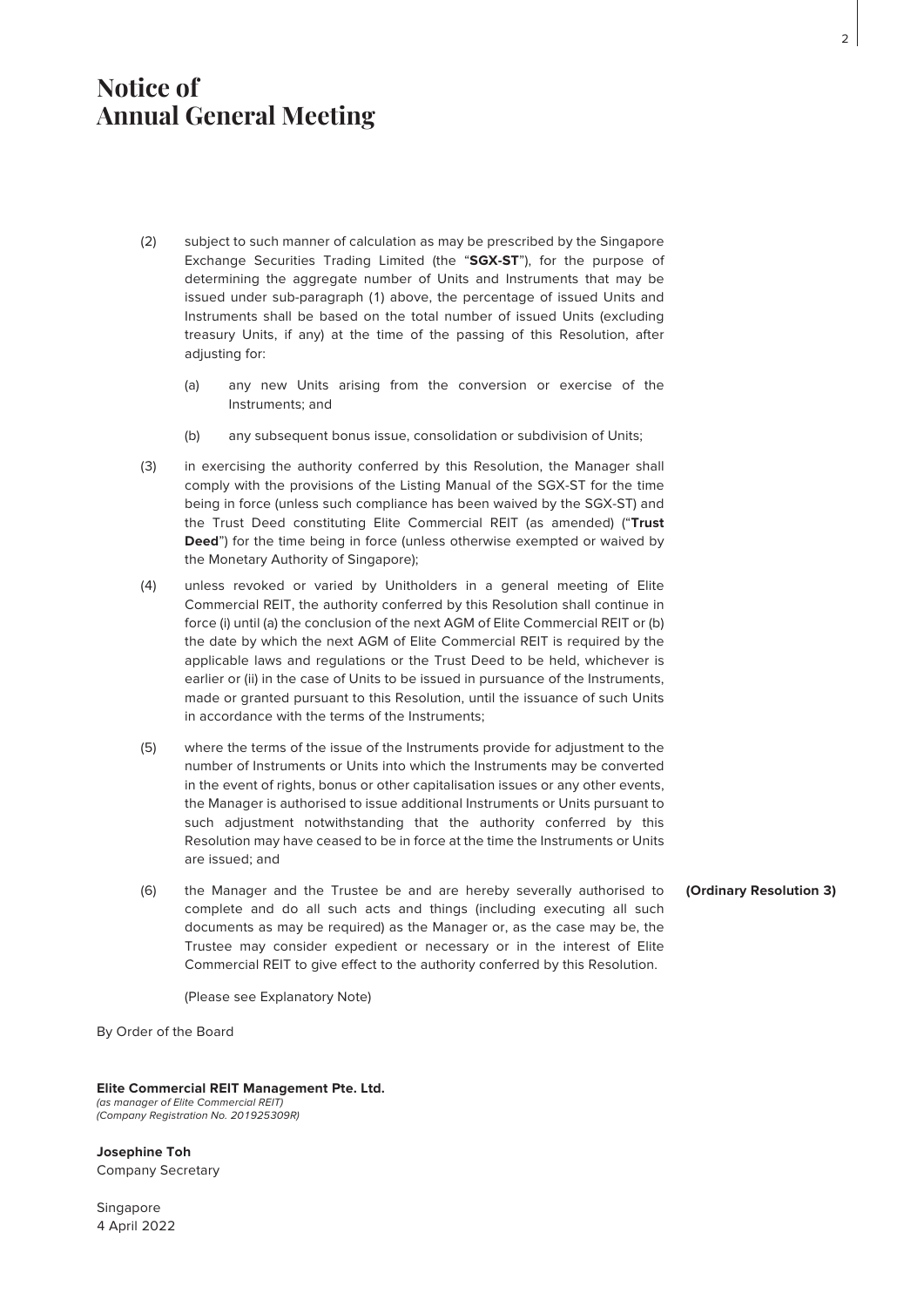### **Explanatory Note:**

3

The Ordinary Resolution 3 above, if passed, will empower the Manager from the date of this AGM until (i) the conclusion of the next AGM of the Unitholders of Elite Commercial REIT, or (ii) the date by which the next AGM of the Unitholders of Elite Commercial REIT is required by the applicable laws and regulations or the Trust Deed to be held, or (iii) such authority is varied or revoked by the Unitholders in a general meeting, whichever is the earliest, to issue Units, make or grant Instruments and to issue Units pursuant to such Instruments, up to a number not exceeding, in total, fifty per cent (50.0%) of the total number of issued Units (excluding treasury Units, if any), with a sub-limit of twenty per cent (20.0%) for issues other than on a pro rata basis to Unitholders.

For the purpose of determining the aggregate number of Units that may be issued, the percentage of issued Units will be calculated based on the total number of issued Units (excluding treasury Units, if any) at the time this Ordinary Resolution is passed, after adjusting for new Units arising from the conversion and any subsequent bonus issue, consolidation or subdivision of Units.

### **Important Notice:**

The AGM will be held by electronic means pursuant to the COVID-19 (Temporary Measures) (Alternative Arrangements for Meetings for Companies, Variable Capital Companies, Business Trusts, Unit Trusts and Debenture Holders) Order 2020. Unitholders will **NOT** be able to attend the AGM in person. All Unitholders or their corporate representative(s) (in the case of Unitholders which are legal entities) will be able to participate in the AGM proceedings by accessing a "live" webcast or listening to a "live" audio feed. Please refer to "**Pre-registration for the AGM**" section below for details on participation in the AGM.

Printed copies of this Notice of AGM will be sent to Unitholders. It may also be accessed on Elite Commercial REIT's website at the URL https://investor.elitecreit.com/agm\_egm.html and on the SGX-ST's website at the URL https://www.sgx.com/ securities/company-announcements

# **Appointment of proxy(ies)**

- 1. A Unitholder who is not a relevant intermediary and entitled to attend and vote at the AGM is entitled to appoint one or two proxies to attend and vote in his/her/their/its stead. A proxy need not be a Unitholder. Where a Unitholder appoints more than one proxy, the appointments shall be invalid unless he/she/they/it specifies the proportion of his/ her/their/its holding (expressed as a percentage of the whole) to be represented by each proxy.
- 2. A Unitholder who is a relevant intermediary entitled to attend and vote at the AGM is entitled to appoint more than two proxies to attend and vote instead of the Unitholder. Each proxy must be appointed to exercise the rights attached to a different Unit or Units held by such Unitholder. Where such Unitholder appoints more than one proxy, the appointments shall be invalid unless the Unitholder specifies the number of Units in relation to which each proxy has been appointed in the Proxy Form (defined below).

### "**Relevant intermediary**" means:

- (a) a banking corporation licensed under the Banking Act 1970 of Singapore, or a wholly owned subsidiary of such a banking corporation, whose business includes the provision of nominee services and who holds Units in that capacity;
- (b) a person holding a capital markets services licence to provide custodial services for securities under the Securities and Futures Act 2001 of Singapore, and who holds Units in that capacity; or
- (c) the Central Provident Fund Board ("**CPF Board**") established by the Central Provident Fund Act 1953 of Singapore, in respect of Units purchased under the subsidiary legislation made under that Act providing for the making of investments from the contributions and interest standing to the credit of members of the Central Provident Fund, if the CPF Board holds those Units in the capacity of an intermediary pursuant to or in accordance with that subsidiary legislation.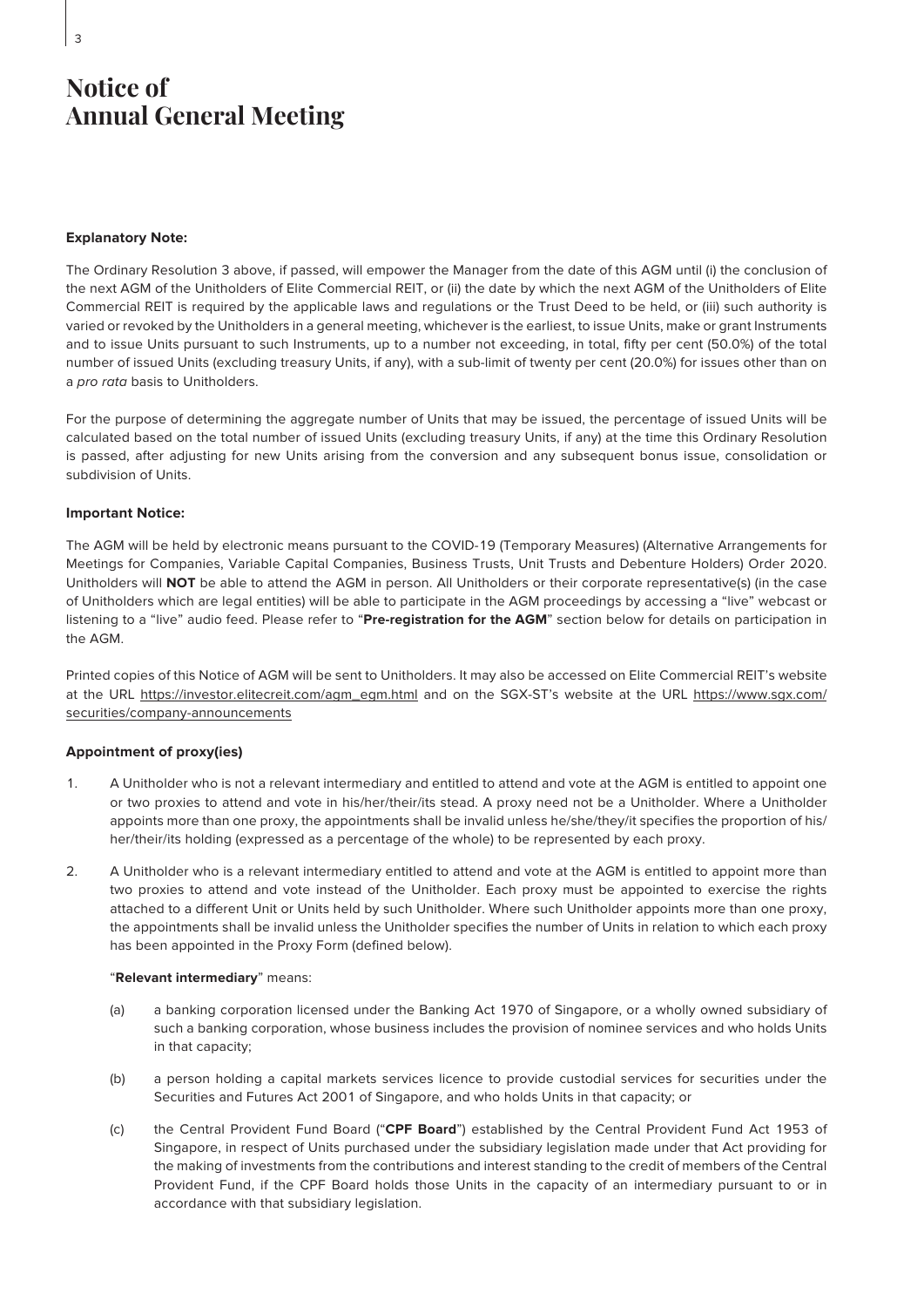- 3. Unitholders may also appoint Chairman of the Meeting to vote in his/her/their/its stead. The Chairman of the Meeting, as a proxy, need not be a Unitholder.
- 4. The instrument appointing proxy(ies) (the "**Proxy Form**") must be deposited at the Unit Registrar's Office at **Boardroom Corporate & Advisory Services Pte. Ltd. at 1 Harbourfront Avenue, #14-07 Keppel Bay Tower, Singapore 098632** or sent by email to EliteCREIT@boardroomlimited.com not less than seventy-two (72) hours before the time appointed for holding the AGM.

# **In view of the current COVID-19 situation, Unitholders are strongly encouraged to submit completed Proxy Forms electronically via email.**

5. CPF/SRS investors who wish to vote should approach their respective CPF Agent Banks or SRS Operators to submit their votes at least seven (7) working days before the AGM (i.e.: by **4.00 p.m.** on **14 April 2022**) in order to allow sufficient time for their respective relevant intermediaries to in turn submit a proxy form by the cut-off date.

# **Pre-registration for the AGM**

- 1. Unitholders, Proxyholders and CPF/SRS investors attending the virtual AGM will be able to participate in the AGM proceedings through the Live Webcast via their mobile phones, tablets or computers.
- 2. Unitholders, and CPF/SRS investors who wish to attend the AGM are required to pre-register their participation in the AGM ("**Pre-registration**") at the following link: https://investor.elitecreit.com/agm\_egm.html ("**AGM Registration and Q&A Link**") by **4.00 p.m. on 24 April 2022** ("**Registration Deadline**") for verification of their status as Unitholders (or the corporate representatives of such Unitholders).
- 3. Unitholders who are appointing Proxyholder(s) to attend the AGM should pre-register his/her/its Proxyholder(s) via the **AGM Registration and Q&A Link** by the **Registration Deadline**, failing which the appointment shall be invalid.
- 4. Following verification, authenticated Unitholders, CPF/SRS investors and Proxyholders ("**Attendees**") will receive an email by **4.00 p.m. on 26 April 2022**. The email will contain instructions to access the "live" webcast or "live" audio feed of the AGM proceedings. Attendees **must not** forward the email to other persons who are not entitled to participate in the AGM proceedings. Attendees who have pre-registered by the Registration Deadline in accordance with paragraph 2 above but have not received an email by **4.00 p.m.** on **26 April 2022** may contact the Unit Registrar, Boardroom Corporate & Advisory Services Pte. Ltd., at (65) 6536-5355 (during office hours) or email EliteCREIT@boardroomlimited.com for assistance.

### **Question and answer**

- 1. Attendees who wish to ask questions may submit text-based questions via the Live Webcast by selecting the "**Messaging**" feature tab and then input their queries in the questions text box.
- 2. Attendees are also encouraged to submit questions related to the resolutions to be tabled at the AGM during Preregistration via the **AGM Registration and Q&A Link** so that they may be addressed before or during the AGM proceedings. All questions must be submitted by **4.00 p.m.** on **14 April 2022**.
- 3. The Manager shall only address relevant and substantial questions (as may be determined by the Manager in its sole discretion) received in advance of the AGM either before or during the AGM. The Manager will publish the minutes of the AGM on SGXNET and the Manager's website within one month after the date of AGM.